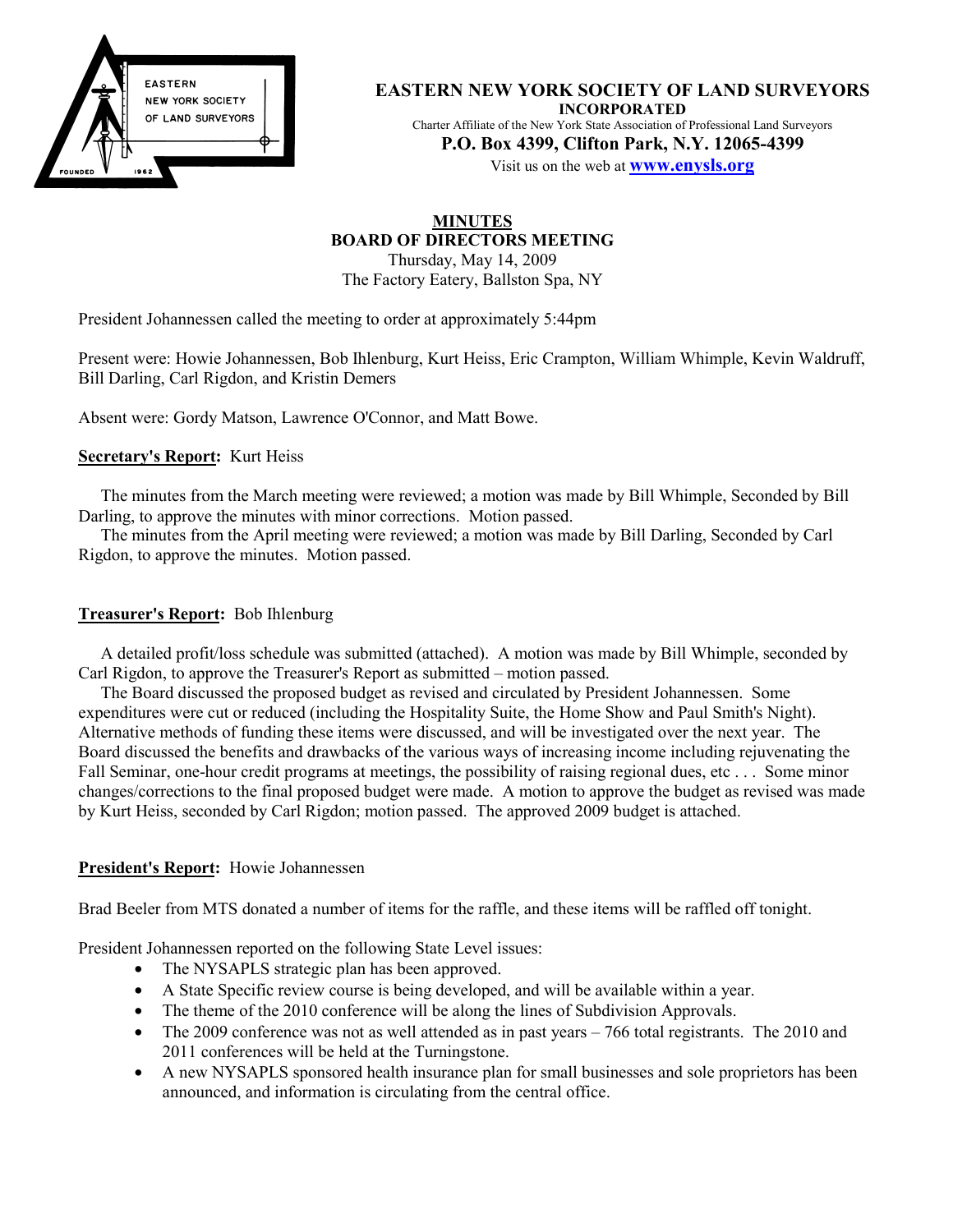# **Executive Vice-President's Report:** Gordy Matson: No Report

# **Vice-President's Report:** Kevin Waldruff – Nothing to Report

#### **Committee Reports:**

-----Standing Committees-----

Constitution & By-Laws: Bob Ihlenburg: Nothing to Report

Scholastic Development: Kristin Demers: Nothing to Report

Ethics and Business Practices: Don Darrah: No Report

Continuing Education: Jody Lounsbury: No Report

#### Finance: Bill Darling:

The finance committee has submitted a written Financial Audit Review of the society's financial situation (attached). The mutual fund is about 50% of what it normally was, and the money market is up a fraction. A motion was made by Kurt Heiss, seconded by Eric Crampton, to approve the report as submitted; Motion Passed.

#### Membership: Gordy Matson:

Gordy phoned in the latest membership information. We have 46 Associate Members, 120 Regular Members, 4 Honorary Members, and 1 Intern Member - 26 of those are currently listed as "unpaid" by the central office.

Legislative: No Report

#### Program: Bill Whimple:

The OSHA-10 cards and certificates should be here soon. The "debt collections" speaker had to be cancelled due to the timing of the scheduling of the meeting venue. The committee is looking at scheduling programs relating to the history of the NYC Reservoir System, and a program about the Stimulus Packages and how the stimulus money could help generate work for Surveyors.

Public Relations: Nothing to Report

Technical Information: Eric Crampton – Nothing to Report

## **EASTERN NEW YORK SOCIETY OF LAND SURVEYORS, INC.**

| <b>President: C. Howard Johannessen</b>    | <b>Matthew Bowe</b>  | 2010 | Bill Darling        | 2011 | C. Howard Johannessen | 2012                                    |
|--------------------------------------------|----------------------|------|---------------------|------|-----------------------|-----------------------------------------|
| <b>Exec. Vice-President: Gordon Matson</b> | Kevin Waldruff       | 2010 | Kurt Heiss          | 2011 | <b>Gordon Matson</b>  | 2012                                    |
| Vice-President: Kevin Waldruff             | William Whimple 2010 |      | Robert J. Ihlenburg | 2011 | Lawrence J. O'Connor  | 2012                                    |
| <b>Secretary: Kurt Heiss</b>               | Eric Crampton 2010   |      | Carl Rigdon         | 2011 | Kristin Demers        | 2013                                    |
| Treasurer: Robert J. Ihlenburg             |                      |      |                     |      |                       | <b>Past President - William Whimple</b> |

**Director N.Y. State Assoc. of Professional Land Surveyors - C. Howard Johannessen (518) 439-9981 Director N.Y. State Assoc. of Professional Land Surveyors - Gordon Matson (518) 783-6054** President's Address - P.O. Box 454, West Sand Lake, NY 12196 - cjohannessen@nycap.rr.com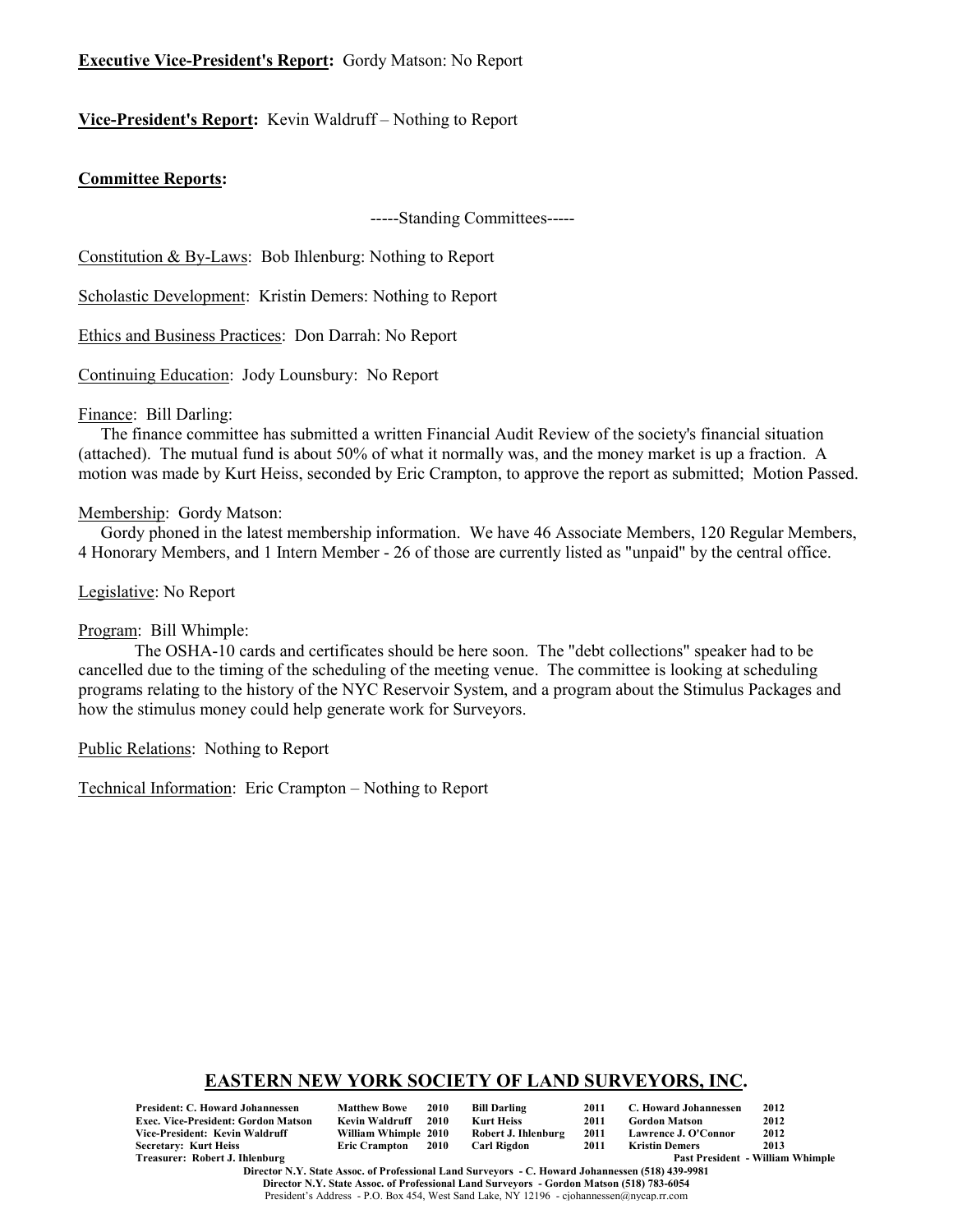-----Temporary and Ad-hoc Committees-----

# Website and Archival Information: Kurt Heiss: Nothing to Report

# **Old Business:**

No Old Business

#### **New Business:**

No New Business

**The next meeting of the ENYSLS Board of Directors will be held on Thursday, June 11th, 2009 at a location to be announced.**

> Respectfully Submitted, **Kurt J. Heiss, LS ENYSLS Secretary** heisskj953@roadrunner.com

#### **EASTERN NEW YORK SOCIETY OF LAND SURVEYORS, INC.**

**President: C. Howard Johannessen Matthew Bowe 2010 Bill Darling 2011 C. Howard Johannessen 2012 Exec. Vice-President: Gordon Matson Kevin Waldruff 2010 Kurt Heiss 2011 Gordon Matson 2012 Vice-President: Kevin Waldruff William Whimple 2010 Robert J. Ihlenburg 2011 Lawrence J. O'Connor 2012 Secretary: Kurt Heiss<br>Treasurer: Robert J. Ihlenburg** 

Past President - William Whimple

**Director N.Y. State Assoc. of Professional Land Surveyors - C. Howard Johannessen (518) 439-9981 Director N.Y. State Assoc. of Professional Land Surveyors - Gordon Matson (518) 783-6054**

President's Address - P.O. Box 454, West Sand Lake, NY 12196 - cjohannessen@nycap.rr.com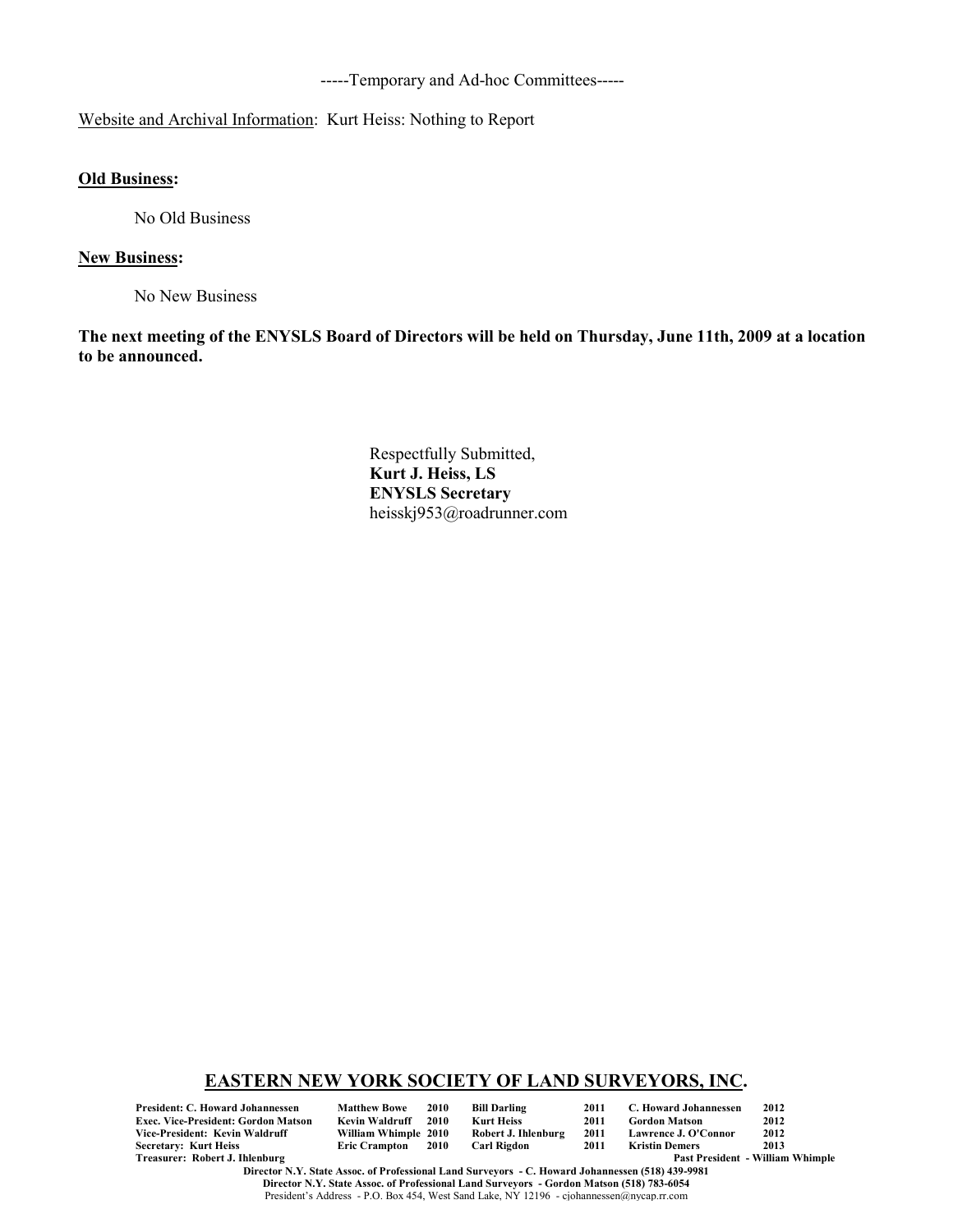9:02 AM

05/13/09

**Accrual Basis** 

# Eastern New York Society of Land Surveyors, Inc Profit & Loss Detail April 1 through May 13, 2009

| Type                                     | Date      | Num    | Name                       | Memo              | Cir | <b>Split</b>  | Amount   | <b>Balance</b> |
|------------------------------------------|-----------|--------|----------------------------|-------------------|-----|---------------|----------|----------------|
| Ordinary Income/Expense                  |           |        |                            |                   |     |               |          |                |
| Income                                   |           |        |                            |                   |     |               |          |                |
| <b>Membership Dues</b>                   |           |        |                            |                   |     |               |          |                |
| Deposit                                  | 4/6/2009  | 1783   | New York State Ass         | 11/01/08 to 0     |     | Checking Acco | 310.00   | 310.00         |
| <b>Total Membership Dues</b>             |           |        |                            |                   |     |               | 310.00   | 310.00         |
| Miscellaneous Income                     |           |        |                            |                   |     |               |          |                |
| Deposit                                  | 4/10/2009 | 235    | MID HUDSON VAL             | 2009 CONVE        |     | Checking Acco | 542.00   | 542.00         |
| Deposit                                  | 4/10/2009 | 21022  | uvest                      | TRANSFER          |     | Checking Acco | 2,000.00 | 2,542.00       |
| <b>Total Miscellaneous Income</b>        |           |        |                            |                   |     |               | 2,542.00 | 2,542.00       |
| <b>Program Fees</b><br><b>OSHA CLASS</b> |           |        |                            |                   |     |               |          |                |
| Deposit                                  | 4/8/2009  | 733677 | CAPITAL COMMUN             | RETURN FO         |     | Checking Acco | 199.42   | 199.42         |
| Deposit                                  | 4/8/2009  | 713618 | CAPITAL COMMUN             | PROGRAM F         |     | Checking Acco | 375.00   | 574.42         |
| Deposit                                  | 4/8/2009  | 1129   | ARMA INTERNATI             | Deposit           |     | Checking Acco | 100.00   | 674.42         |
| Deposit                                  | 4/8/2009  | 379    | <b>CLARK PATTERSO</b>      | Deposit           |     | Checking Acco | 75.00    | 749.42         |
| Deposit                                  | 4/8/2009  | 951    | <b>FERGUSON &amp; FOSS</b> | Deposit           |     | Checking Acco | 175.00   | 924.42         |
| Deposit                                  | 4/8/2009  | 15231  | CME                        | Deposit           |     | Checking Acco | 75.00    | 999.42         |
| Deposit                                  | 4/8/2009  | 13180  | TOMMELL & ASSO             | Deposit           |     | Checking Acco | 475.00   | 1.474.42       |
| Deposit                                  | 4/8/2009  | 12843  | JOANNE DARCY C             | Deposit           |     | Checking Acco | 200.00   |                |
| Deposit                                  | 4/8/2009  | 2659   | <b>HOLBRITTER</b>          | Deposit           |     | Checking Acco | 250.00   | 1,674.42       |
| Deposit                                  | 4/8/2009  | 1379   | <b>DARLING</b>             | Deposit           |     | Checking Acco | 150.00   | 1.924.42       |
| Deposit                                  | 4/8/2009  | 19524  | <b>CLARK ENGINEERI</b>     | Deposit           |     |               |          | 2,074.42       |
| Deposit                                  | 4/8/2009  | 1615   | WILEY LAND SUR             | Deposit           |     | Checking Acco | 275.00   | 2,349.42       |
| Deposit                                  | 4/8/2009  | 1152   | VANGUILDER                 |                   |     | Checking Acco | 150.00   | 2,499.42       |
| Deposit                                  | 4/8/2009  | 1605   |                            | Deposit           |     | Checking Acco | 350.00   | 2,849.42       |
| Deposit                                  | 4/8/2009  |        | MICHELL, gARY MI           | Deposit           |     | Checking Acco | 75.00    | 2,924.42       |
|                                          |           | 764    | Darrah Land Surveying      | Deposit           |     | Checking Acco | 150.00   | 3,074.42       |
| <b>Total OSHA CLASS</b>                  |           |        | ĸ<br>ţ.                    |                   |     |               | 3.074.42 | 3.074.42       |
| <b>Total Program Fees</b>                |           |        | ç,                         |                   |     |               | 3,074.42 | 3,074.42       |
| Total Income                             |           |        | ä,                         |                   |     |               | 5,926.42 | 5,926.42       |
| Expense<br><b>Program Expense</b>        |           |        |                            |                   |     |               |          |                |
| Check                                    | 4/6/2009  | 137    | Saratoga Safety            | OSHA 10 hou       |     | Checking Acco | 1,500.00 | 1,500.00       |
| <b>Total Program Expense</b>             |           |        |                            |                   |     |               | 1,500.00 | 1,500.00       |
| <b>Supplies</b><br><b>Web Site</b>       |           |        |                            |                   |     |               |          |                |
| Check                                    | 4/10/2009 | 139    | Kurt Heiss                 | <b>BEB HOSTIN</b> |     | Checking Acco | 35.88    | 35.88          |
| Total Web Site                           |           |        |                            |                   |     |               | 35.88    | 35.88          |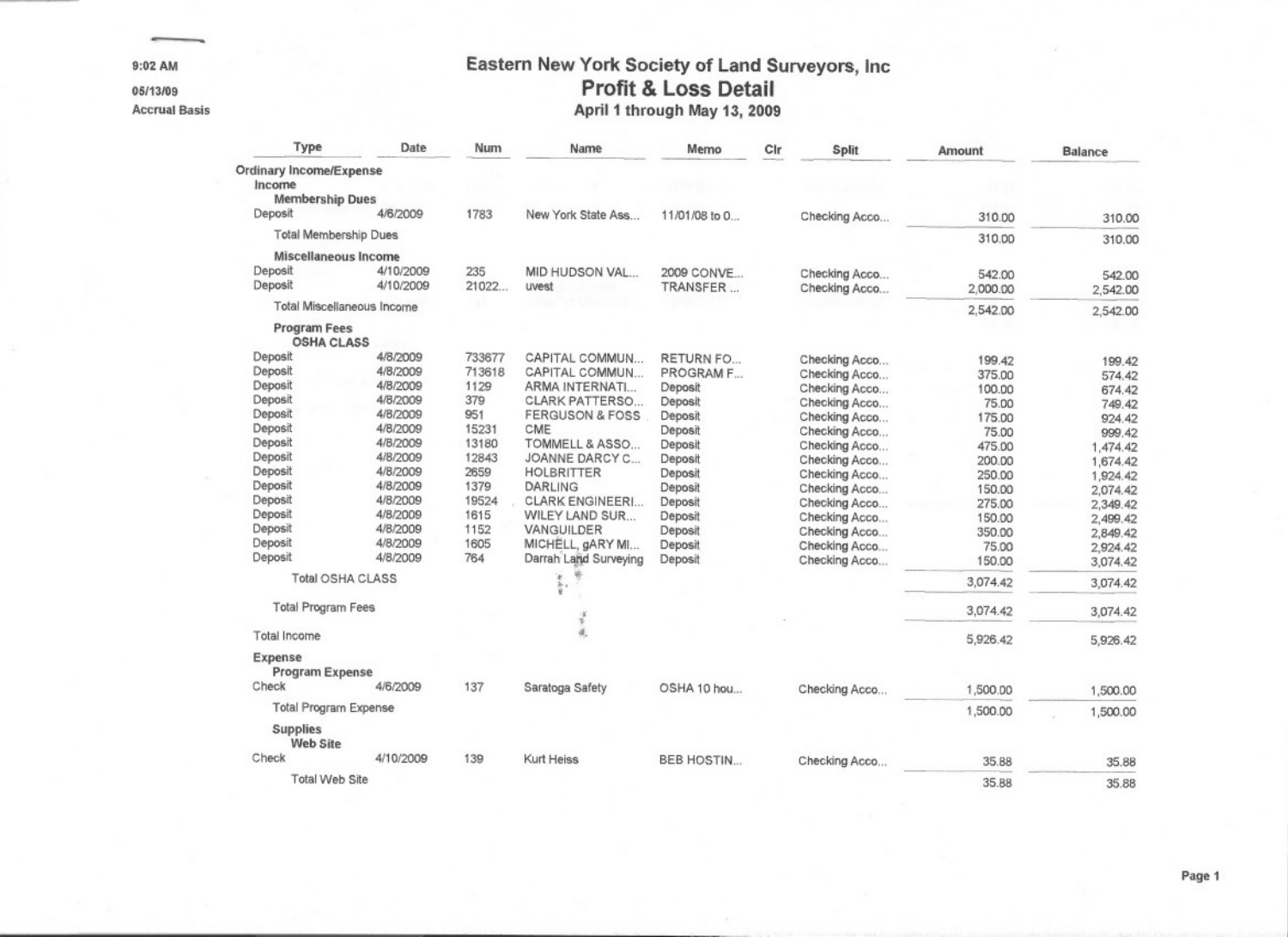9:02 AM

05/13/09

**Accrual Basis** 

 $\geq$ 

 $\kappa$  ,  $\beta$  ,  $\gamma$  ,  $\kappa$  .

# Eastern New York Society of Land Surveyors, Inc Profit & Loss Detail April 1 through May 13, 2009

| Type                                    | Date                       | Num | Name                  | Memo         | Cir | Split         | Amount   | <b>Balance</b> |
|-----------------------------------------|----------------------------|-----|-----------------------|--------------|-----|---------------|----------|----------------|
| Supplies - Other                        |                            |     |                       |              |     |               |          |                |
| Check                                   | 4/10/2009                  | 142 | CHA                   | NEW BANNE    |     | Checking Acco | 121.82   | 121.82         |
| Total Supplies - Other                  |                            |     |                       |              |     |               | 121.82   | 121.82         |
| <b>Total Supplies</b>                   |                            |     |                       |              |     |               | 157.70   | 157.70         |
| <b>Travel &amp; Ent</b><br><b>Meals</b> |                            |     |                       |              |     |               |          |                |
| Check                                   | 4/6/2009                   | 138 | William Whimple       | food advance |     | Checking Acco | 500.00   | 500.00         |
| Check                                   | 4/10/2009                  | 141 | <b>KRISTIN DEMERS</b> | FOOD FOR     |     | Checking Acco | 209.35   | 709.35         |
| <b>Total Meals</b>                      |                            |     |                       |              |     |               | 709.35   | 709.35         |
| Travel & Ent - Other                    |                            |     |                       |              |     |               |          |                |
| Check                                   | 4/10/2009                  | 140 | QUALITY INN ALBA      | ROOMS FOR    |     | Checking Acco | 799.20   | 799.20         |
|                                         | Total Travel & Ent - Other |     |                       |              |     |               | 799.20   | 799.20         |
| <b>Total Travel &amp; Ent</b>           |                            |     |                       |              |     |               | 1,508.55 | 1,508.55       |
| <b>Total Expense</b>                    |                            |     |                       |              |     |               | 3,166.25 | 3,166.25       |
| Net Ordinary Income                     |                            |     |                       |              |     |               | 2,760.17 | 2,760.17       |
| Net Income                              |                            |     |                       |              |     |               | 2,760.17 | 2,760.17       |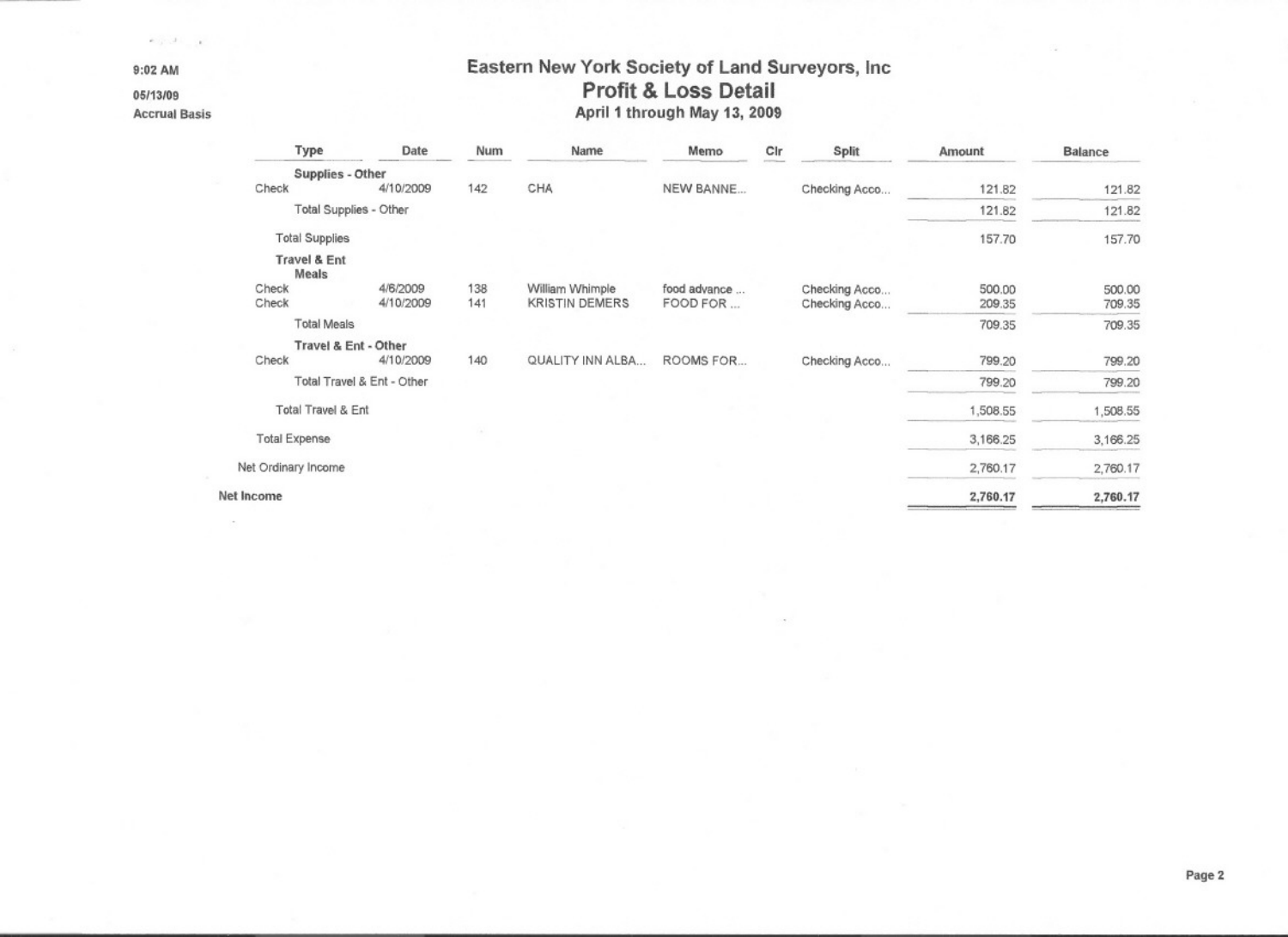May 14, 2009

Eastern New York Society of Land Surveyors

Re: Financial Audit Review

I have audited the Treasure's records from the date of the last audit (September 13, 2007) up to and including December 31, 2008.

The financial and accounting records of ENYSLS were received from Treasure, Robert J. Ihlenburg. I have reviewed the bank account statements, check book stubs and the financial activities of the society.

The general fund checking account (Contribution with First Niagara Bank and the UVEST Financial Services Investment account (Successions) with the Glens Falls National Bank and Trust Company were reviewed and the balances are as follows:

| <b>Banking Accounts:</b>       |                    |             |
|--------------------------------|--------------------|-------------|
| General fund checking account: |                    | \$6,070.46  |
| UVEST money market fund        |                    | \$16,915.61 |
|                                | Total              | \$22,986.07 |
| <b>Investment Account:</b>     |                    |             |
| UVEST mutual fund              |                    | \$15,613.97 |
|                                | <b>Grand Total</b> | \$38,600.04 |

Respectfully submitted,

Nillian (

William C. Darling, Chairman **Financial Committee**